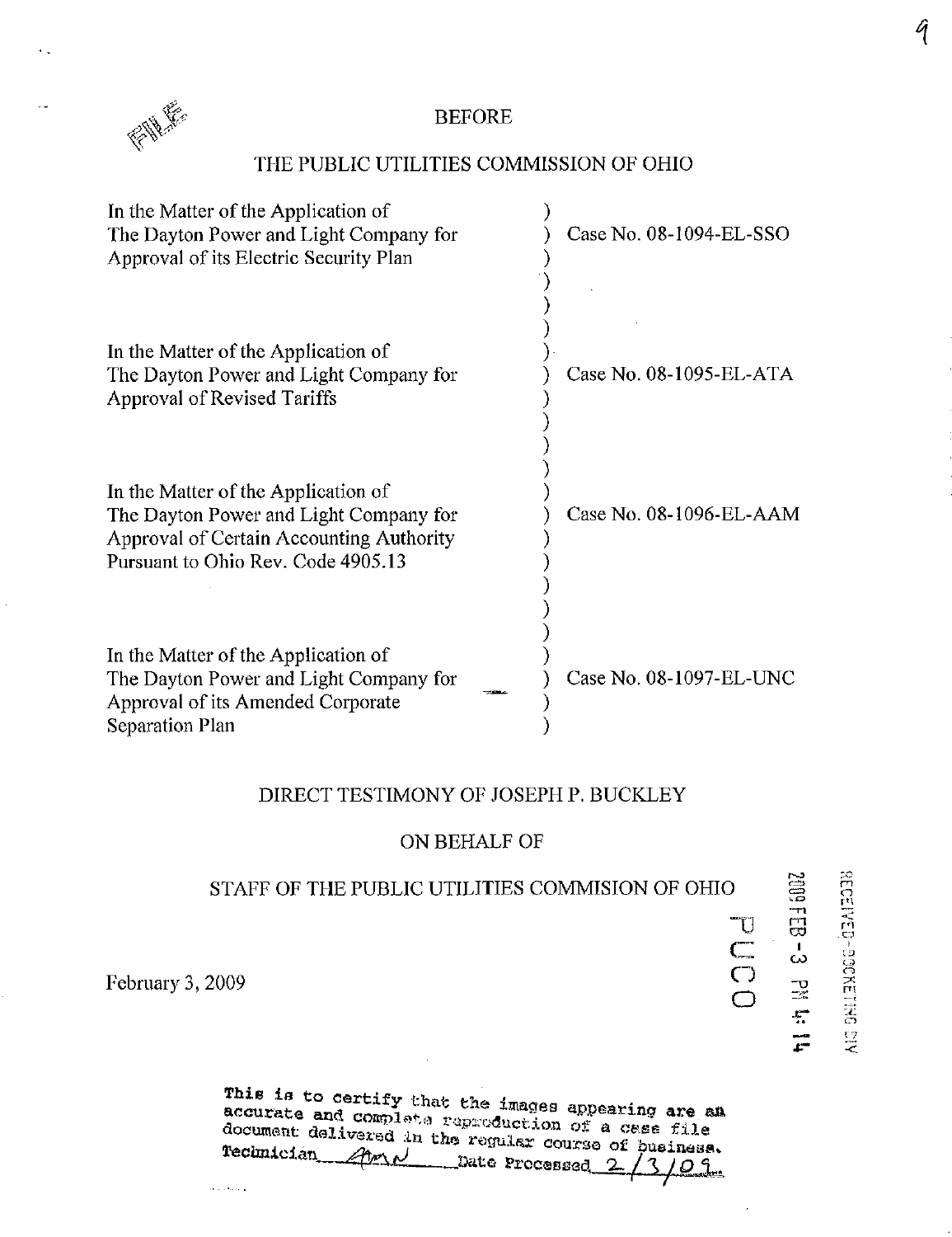## 1 DIRECT TESTIMONY OF JOSEPH P. BUCKLEY

 $\Delta \sim 10^4$ 

 $\sim 10$ 

 $\hat{\mathcal{A}}$ 

 $\mathcal{L}_{\text{max}}$ 

 $\sim$ 

| $\overline{c}$ |    |                                                                                 |
|----------------|----|---------------------------------------------------------------------------------|
| 3              |    | Q. Please state, for the record, your name, position, and business address?     |
| $\overline{4}$ |    |                                                                                 |
| 5              |    | A. My name is Joseph P. Buckley. I am employed as a Utility Specialist 3 in the |
| 6              |    | Capital Recovery and Financial Analysis Division of the Public Utilities        |
| 7              |    | Commission of Ohio (PUCO), 180 East Broad Street, Columbus, Ohio 43215          |
| $8\,$          |    |                                                                                 |
| 9              | 2. | Q. Please state your educational and professional backgrounds?                  |
| 10             |    |                                                                                 |
| 11             |    | A. I received a Bachelor of Science Degree in Economics from the Ohio State     |
| 12             |    | University and a Master's Degree in Business Administration from the            |
| 13             |    | University of Dayton. In 2000, I earned the Certified in Financial Management   |
| 14             |    | (CFM) designation, awarded by the Institute of Management Accountants. Also     |
| 15             |    | I attended, The Annual Regulatory Studies Program sponsored by The National     |
| 16             |    | Association of Regulatory Utility Commissioners (NARUC) and The Training        |
| 17             |    | for Utility Management Analyst also sponsored by NARUC. I have been             |
| 18             |    | employed by the PUCO since 1987. Since that time I have progressed through      |
| 19             |    | various positions and was promoted to my current position of Utility Specialist |
| 20             |    | 3, in 2000. In addition, I have worked on several joint Federal Communication   |
| 21             |    | Commission (FCC) and NARUC projects and audits and currently serve on the       |
| 22             |    | Midwest ISO's Finance Committee as Vice-Chairman.                               |

 $\overline{2}$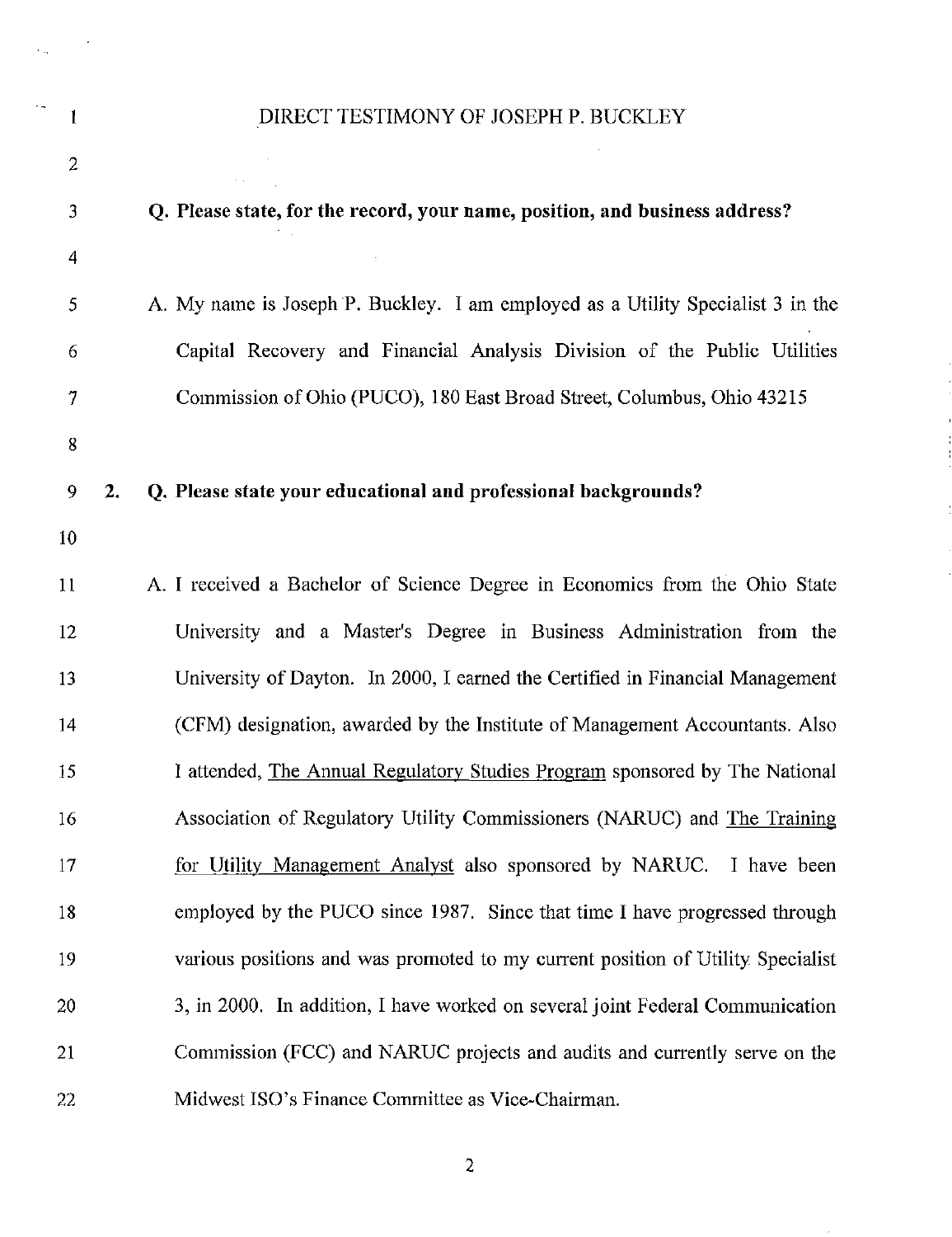- $\mathbf{1}$
- 

#### 2 3. Q. What is your involvement in this proceeding?

3

4 A. I will address the company's proposed Corporate Separation Plan (CSP).

5

# 6 4. Q. Does Dayton Power and Light (DP&L) plan to continue to functionally 7 separate its businesses of providing competitive retail electric service and 8 services other than electric service?

9 A. According to the Company's response to a Staff data request, the pre-filed 10 testimony of Company witness Timothy G. Rice in this proceeding and the 11 Company's Application, the Company states that it will continue to provide 12 noncompetitive retail electric services and products or services other than 13 electric on a functionally separated basis. The Company believes that its 14 generating assets are subject to and encumbered by, first mortgage liens making 15 any transfer of those assets not cost beneficial.

16

# 17 5. Q. DP&L proposes to insert a new tariff provision to cover certain "special 18 customer services" that can be provided by DP&L employees at the request 19 ofthe customer. Does Staff agree with this proposal?

20 A. No, not based on the detail that was provided in the Company's Application. 21 The Staff believes more details should be provided as to what constitutes special 22 services and feels this should be provided as part of a stand-alone ATA (tariff

 $\overline{3}$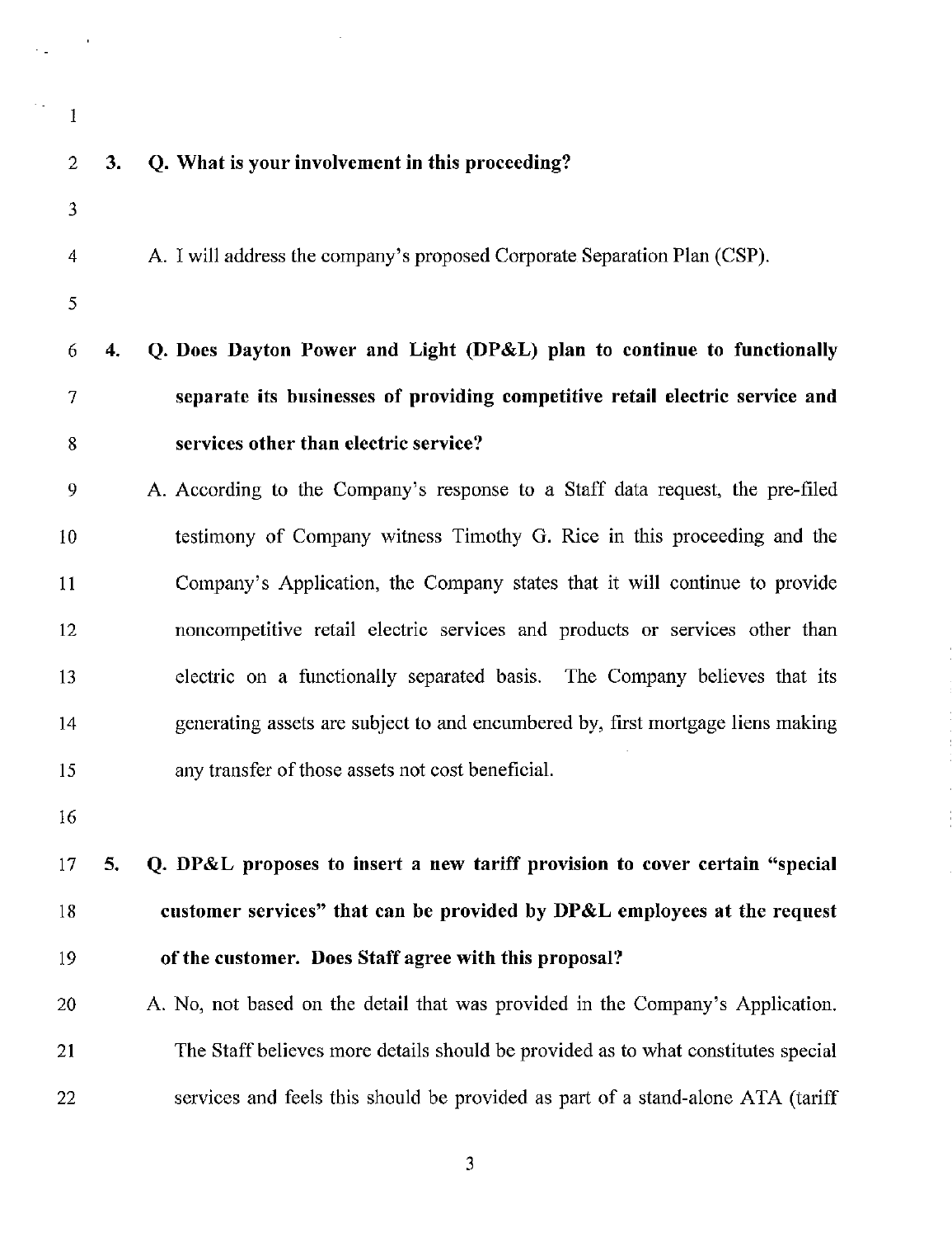| $\mathbf{1}$       |    |    | case) proceeding. Staff believes this is an important policy decision for the   |
|--------------------|----|----|---------------------------------------------------------------------------------|
| $\overline{2}$     |    |    | Commission and allowing for additional review by interested parties would be    |
| 3                  |    |    | beneficial to the overall decision making process.                              |
| 4                  |    |    |                                                                                 |
| $\mathfrak s$<br>6 |    |    |                                                                                 |
| $\tau$             | 6. | Q. | In Mr. Rice's pre-filed testimony the Company requests authority to sell        |
| 8                  |    |    | or transfer three peaking unit stations commonly called Tait Units1-3.          |
| 9                  |    |    | The Company states that these units were constructed after DP&L's last          |
| 10                 |    |    | formal rate case and that these units have never been in rate base.             |
| 11                 |    |    | Also DP&L has notified the Commission of its intent to transfer its contractual |
| 12                 |    |    | right to receive electric power from its investment in the Ohio Valley Electric |
| 13                 |    |    | Corporation (OVEC) to an affiliate. Does the Staff agree with these requests to |
| 14                 |    |    | transfer?                                                                       |
| 15                 |    | А. | No. However, the Staff does not necessarily disagree with the proposal, but     |
| 16                 |    |    | because the potential financial and policy impacts may be substantial, Staff    |
| 17                 |    |    | believes the Company should follow section 4901:1-37-09 of the pending          |
| 18                 |    |    | Commission rules and file a separate application to transfer the assets, which  |
| 19                 |    |    | will give parties more time to examine the potential transaction. In addition,  |
| 20                 |    |    | Staff is puzzled by DP&L's statement that it does not own any of the            |
| 21                 |    |    | generating assets but is a 4.9 percent shareholder in OVEC and it has a         |
| 22                 |    |    | contractual right to the proportionate shareholder interest to the power        |

 $\frac{1}{2}$ 

š,

 $\overline{4}$ 

 $\begin{array}{c}\n1 \\
3 \\
4\n\end{array}$ 

 $\mathbb{R}^2$ 

 $\sim 10^{-1}$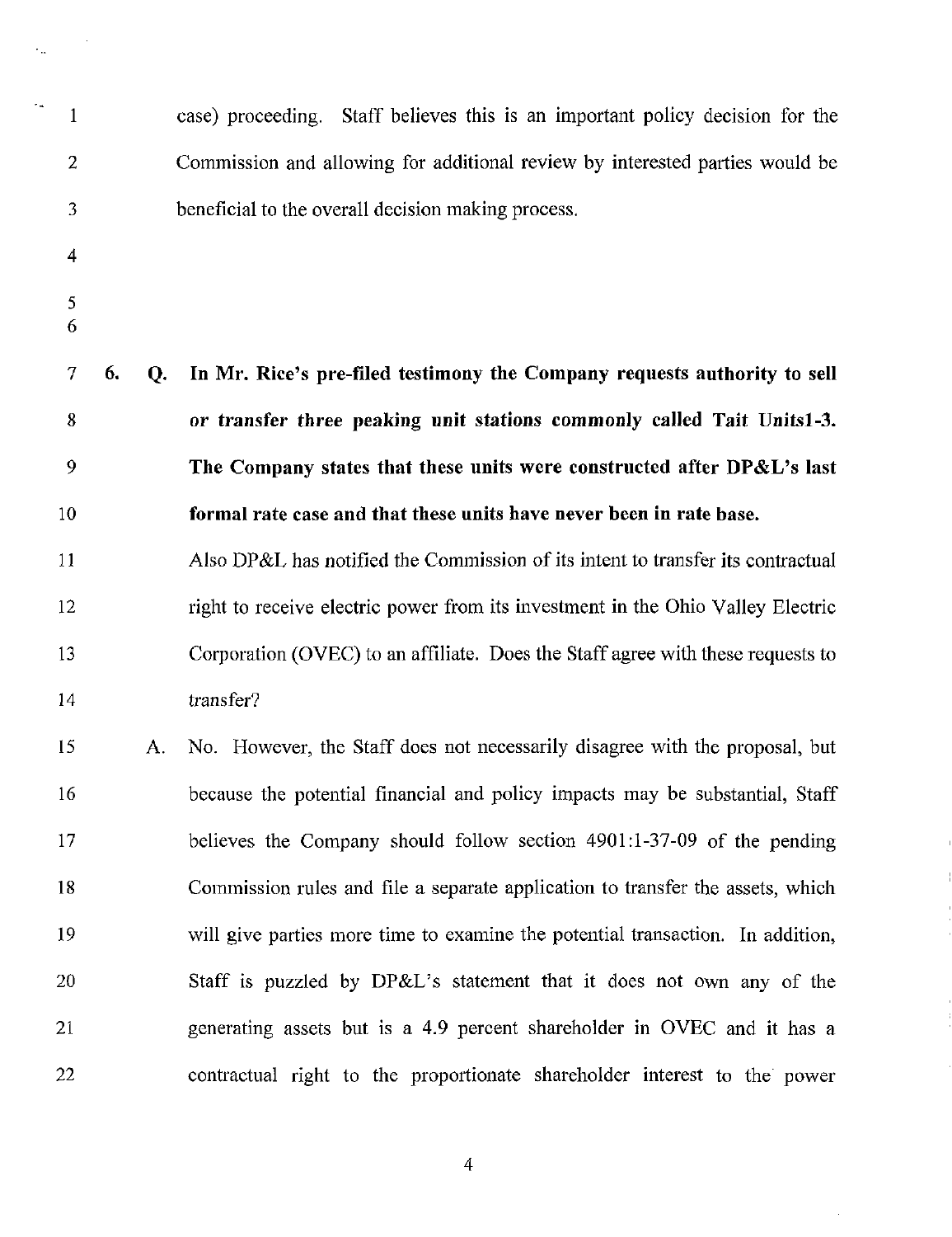#### 1 generated by OVEC.

2

#### 3 7. Q. Does Staff believe an updated CSP should be filed?

4 A. Yes. As detailed in the Commission Order 08-777-EL-ORD signed on 5 September 17, 2008, with the adoption of the new corporate separation chapter, 6 the Commission clarifies that each electric utility must file, within sixty days 7 ofthe effective date of this chapter (4901:1-37), an application requesting 8 approval of its corporate separation plan and Chapter 4901:1-37-05, O.A.C, 9 outlines what should be included in the filing. Once approved, the electric 10 utility shall file the plan in its "TRF" docket, and maintain a current version of 11 its approved plan in that docket. Staff believes the policy and financial 12 impacts of the CSP are substantial and requiring a separate filing should allow 13 interested parties easy access to the plan's subsequent updates. Ohio 14 Administrative Code Chapter 4901:1-37-05 (these are not officially OAC 15 provisions - have been pulled for JCARR approval, pending Commission 16 Entry on Rehearing) outlines what should be included in the application,

17

# 18 8. Q. How does Staff believe DP&L's CSP should be verified for compliance 19 with the proposed CSP rules?

20 A. The CSP should be audited by an independent auditing firm within the first 21 year of approval of the plan. The audit should be funded by the Company and 22 managed by the Staff. The audit should cover compliance with the CSP rules

5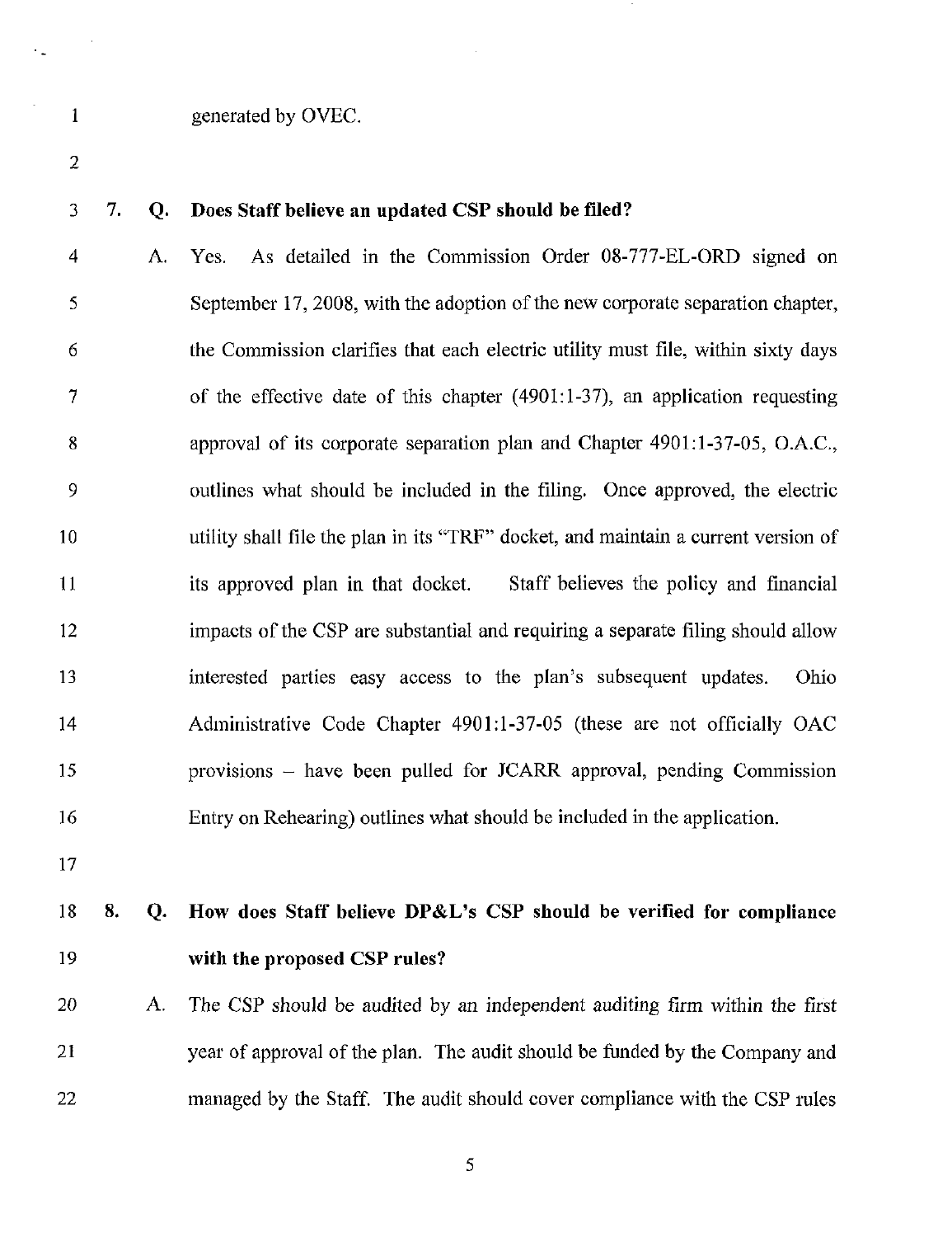| 1                       |    |    | including the code of conduct; cost allocation manual and any waivers that |
|-------------------------|----|----|----------------------------------------------------------------------------|
| $\overline{2}$          |    |    | have been granted.                                                         |
| 3                       |    |    |                                                                            |
| $\overline{\mathbf{4}}$ | 9. | Q. | Does this conclude your testimony?                                         |
| 5                       |    | A. | Yes, it does.                                                              |
| $\boldsymbol{6}$        |    |    |                                                                            |
| 7                       |    |    |                                                                            |
| 8                       |    |    |                                                                            |
| 9                       |    |    |                                                                            |
| 10                      |    |    |                                                                            |
| 11                      |    |    |                                                                            |
| 12                      |    |    |                                                                            |
| 13                      |    |    |                                                                            |

 $\hat{\mathcal{A}}$ 

j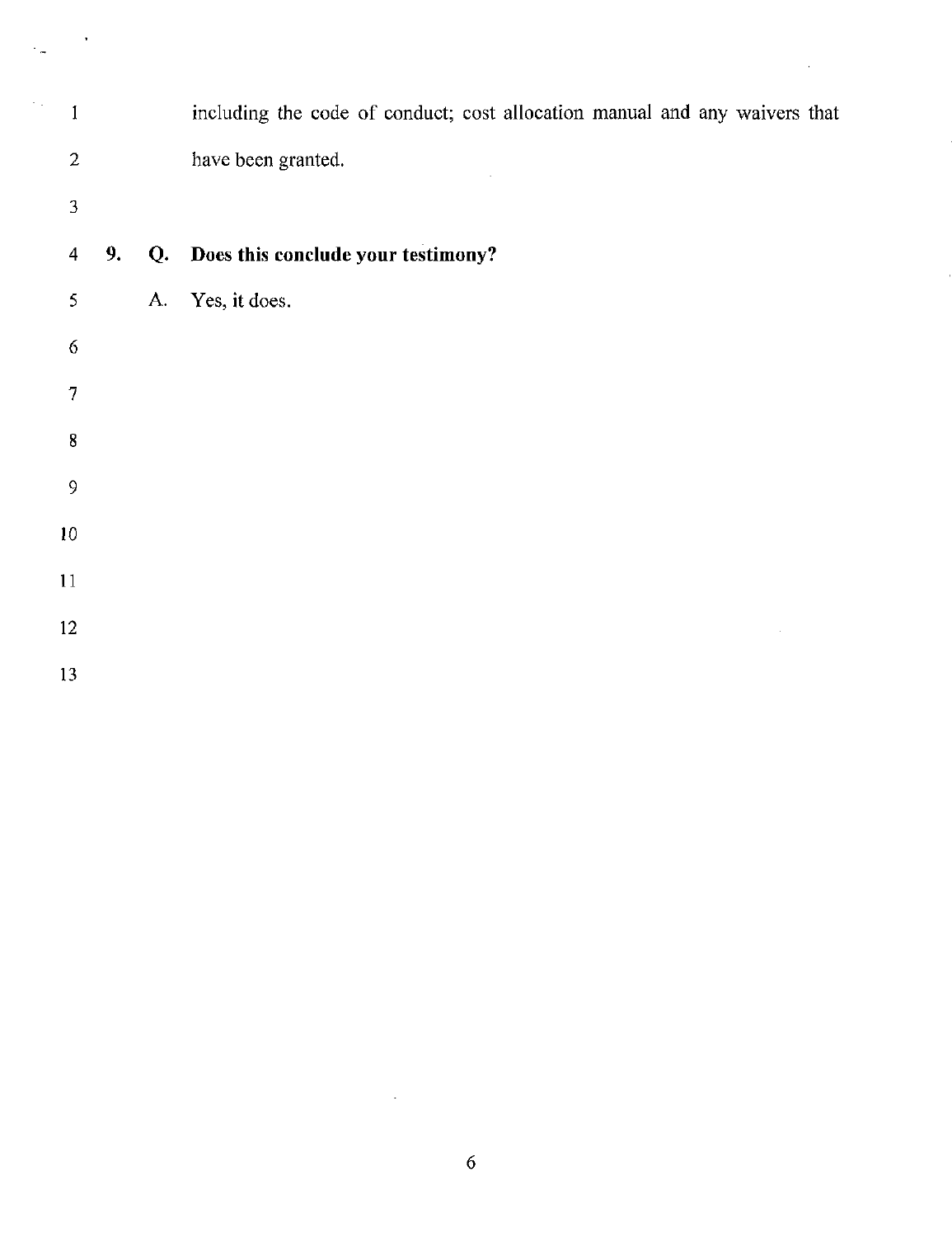### CERTIFICATE OF SERVICE

The undersigned hereby certifies that a true and accurate copy of the Testimony of Joseph P. Buckley was served this 3rd day of February, 2009 by electronic mail or, where no e-mail address is available, by regular U.S. mail, postage prepaid, upon the persons listed below.

Thomas Lindgren Thomas McNamee

Judi L. Sobecki The Dayton Power and Light Company 1065 Woodman Drive Dayton, Oh 45432 [judi.sobecki@dplinc.com](mailto:judi.sobecki@dplinc.com) 

John W. Bentine Mark S. Yurick Matthew S. White Chester, Willcox & Saxbe, LLP 65 East State Street, Ste, 1000 Columbus, OH 43215-4213 [jbentine@cwslaw.com](mailto:jbentine@cwslaw.com)  [myurick@cwslaw.com](mailto:myurick@cwslaw.com)  [mwhite@cwslaw.com](mailto:mwhite@cwslaw.com) 

Henry W. Eckhart 50 West Broad Street, Ste. 2117 Columbus, OH 43215 [henryeckhart@aol.com](mailto:henryeckhart@aol.com) 

Charles J, Faruki Jeffrey S. Sharkey Faruki Ireland & Cox P.L.L. 500 Court House Plaza S.W. 10 North Ludlow Street Dayton, OH 45402 [cfaruki@ficlaw.com](mailto:cfaruki@ficlaw.com)  [jsharkey@ficlaw.com](mailto:jsharkey@ficlaw.com) 

Samuel C. Randazzo Lisa G. McAlister Joseph M. Clark McNees, Wallace & Nurick, LLC 21 East State Street, 17th Fl. Columbus, OH 43215 [sam@mwncmh.com](mailto:sam@mwncmh.com)  [lmcalister@mwncmh.com](mailto:lmcalister@mwncmh.com)  [jclark@mwncmh.com](mailto:jclark@mwncmh.com) 

Robert Ukeiley 435 Chestnut Street, Ste. 1 Berea, KY 40403 [rukeiley@igc.org](mailto:rukeiley@igc.org)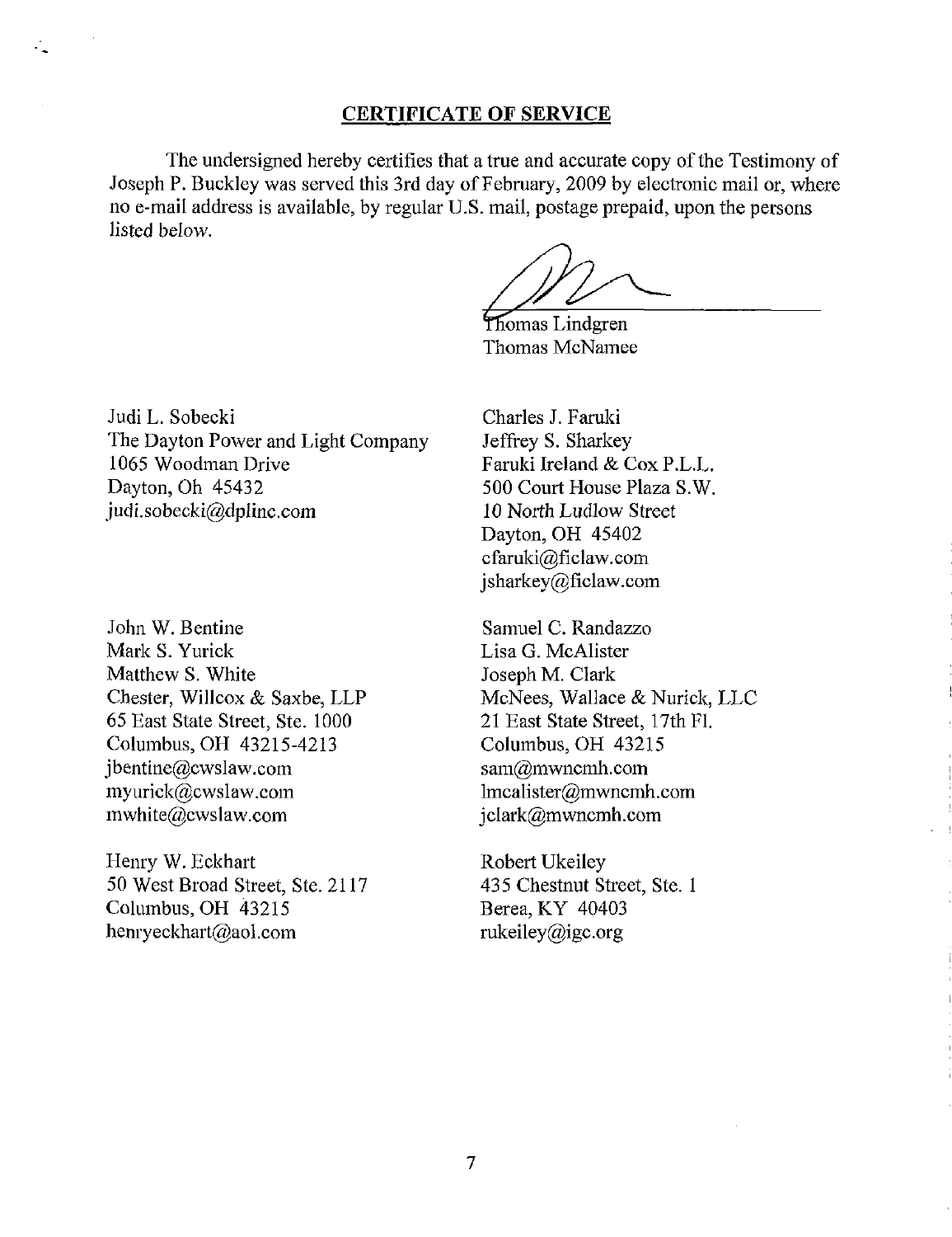M. Howard Petricoff Stephen M. Howard Michael J, Settineri Vorys, Sater, Seymour and Pease LLP 52 East Gay Street P.O.Box 1008 Columbus, OH 43216-1008 [mhpetricoff@vorys.com](mailto:mhpetricoff@vorys.com)  smhoward@vorys.com mjsettinery@vorys.com

David C. Rinebolt Colleen L. Mooney Ohio Partners for Affordable Energy 231 West Lima Street, P.O. Box 1793 [drinebolt@aol.com](mailto:drinebolt@aol.com)  [cmooney2@columbus.iT.com](mailto:cmooney2@columbus.iT.com) 

Jacqueline Lake Roberts/Ann Hotz Michael E. Idzkowski/Rick Reese Gregory J. Poulos Assistant Consumers' Counsel Office of Consumers' Counsel 10 West Broad Street, Ste. 1800 Columbus, OH 43215-3485 roberts@occ,state.oh.us hotz@occ.state.oh,us [idzkowski@occ.state.oh.us](mailto:idzkowski@occ.state.oh.us)  [reese@occ.state.oh.us](mailto:reese@occ.state.oh.us)  [poulos@occ.state.oh.us](mailto:poulos@occ.state.oh.us) 

Richard L. Sites Ohio Hospital Association 155 East Broad Street, 15th Fl. Columbus, OH 43215-3620 [ricks@ohanet.org](mailto:ricks@ohanet.org) 

David F, Boehm Michael L. Kurtz Boehm, Kurtz & Lowry 36 E. Seventh Street, Ste 1510 Cincinnati, OH 45202 [dboehm@BKLlawfirm.com](mailto:dboehm@BKLlawfirm.com)  mkurtz@BKLlawfirm.com

David L Fein Cynthia A, Fonner 550 W. Washington Blvd., Ste 300 Chicago, IL 60661 [david.fein@constellation.com](mailto:david.fein@constellation.com)  cynthia.a.fonner@constellation.com

Tasha Hamilton Constellation Energy Group, Inc. 111 Market Place, Ste. 600 Baltimore, MD 21202 tasha.hamilton@constellation.com

Larry Gearhardt Chief Legal Counsel Ohio Farm Bureau Federation 280 North High Street P.O. Box 182383 Columbus, OH 43218-2383 [lgearhardt@ofbf.org](mailto:lgearhardt@ofbf.org)